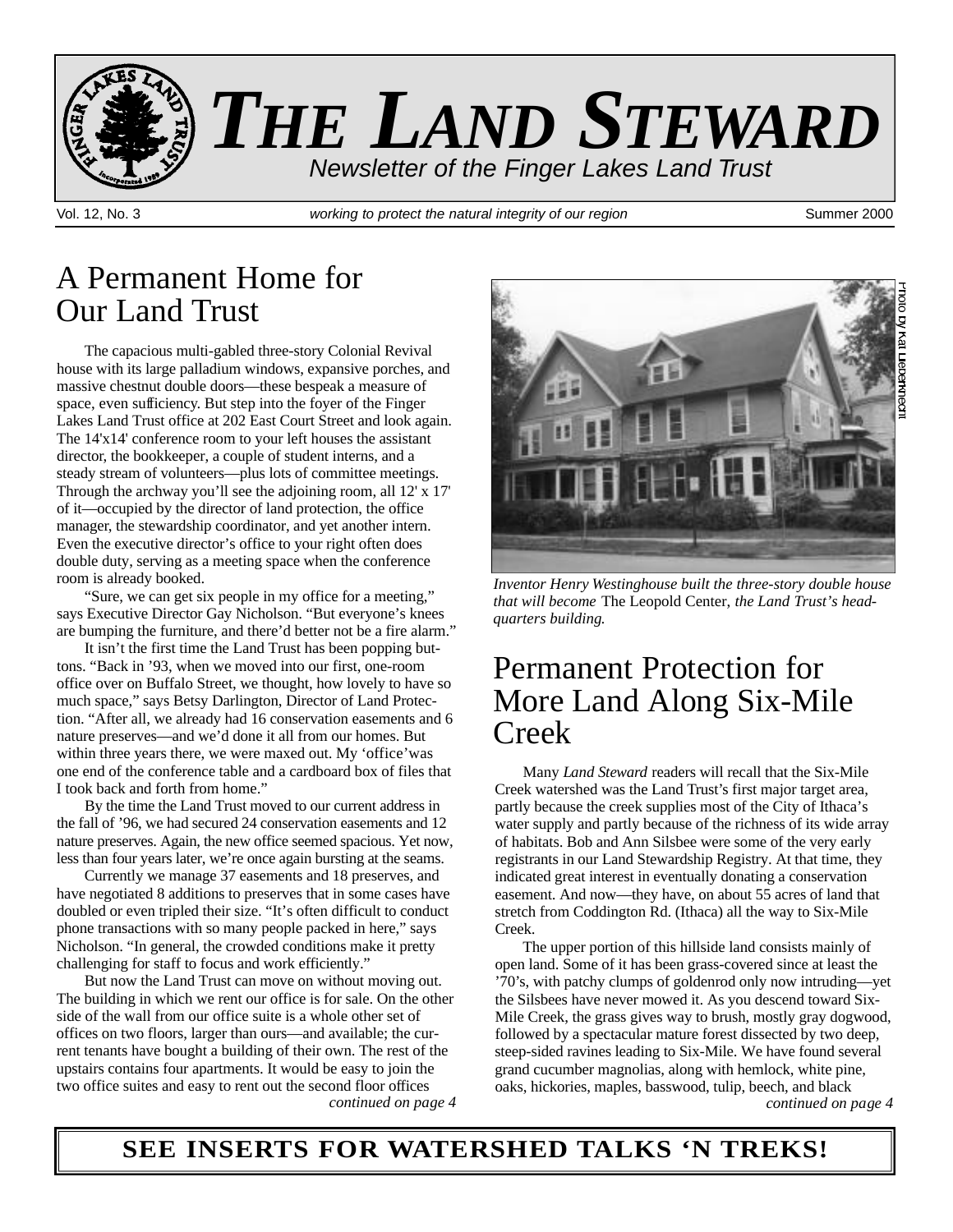# **AT THE SIGN OF THE LONE PINE**



During my first days with the Land Trust, late in 1995, I stepped into an initial round of discussions with the City of Syracuse about the potential for developing a partnership that would help them protect

their water supply in Skaneateles Lake. Though the water quality of Skaneateles Lake is excellent, the EPAhad given the City a filtration avoidance waiver on the condition that they develop a water quality protection program.

By fall '97 we'd negotiated a contract with Syracuse to educate landowners about watershed protection and encourage their participation in our program to purchase conservation easements on stream corridors and farms in the Skaneateles Lake Watershed. Through 1998 and '99, first under Kristin Rowles' and then Kat Lieberknecht's able direction, we were able to proceed quickly with the many aspects of creating this unique partnership. There were many obstacles to overcome and no model to follow for addressing concerns about equity, marketing, and long-term stewardship.

Data on conservation easements held by municipalities indicate that local governments tend not to have sufficient experience and program consistency for monitoring and enforcing easements. So right from the start, we were clear that we would want to co-hold with the City any easements that we solicited and negotiated for the watershed program. Perpetuity is a long time, and our standards are high.

Endowments, of course, are what insure that the human and financial resources for monitoring, landowner communications, and legal defense are available to the Land Trust over the centuries to come. From the beginning, we stipulated that our involvement in the program would require funding from the City for the stewardship endowments so we could make sure the easements would not be subject to the vagaries of city budgets. Our colleagues in the City's Water Department were amenable to this arrangement, but were unable to obtain a thorough legal review of the program's structure until late last summer. In

February, the City of Syracuse Law Department affirmed its interpretation of New York State law to prohibit municipalities from providing funds for such a stewardship trust. We were unwilling to continue the partnership under these changed circumstances and ended our contract in April 2000.

Naturally, we're disappointed that we encountered this barrier. Partnerships between local land trusts and municipalities are an excellent means to protect public goods, such as clean water and open space, by combining the skills and stewardship mission of grassroots land trusts with municipalities'access to tax revenues for conservation programs. However, we've learned a great deal about putting these types of partnerships into operation and we are dedicated to removing the legal barriers to collaboration as soon as possible. Land trusts have a clear and simple mission—permanently protecting land. Local governments have a burdensome array of responsibilities. It makes sense for us to partner with our municipalities and relieve them of stewardship obligations that may be difficult for them to oversee and fund on a recurring basis.

Meanwhile, I am very happy to announce the appointment of Kat to fill our vacant Assistant Director position. Bev Abplanalp left the Land Trust in December, and we still had not found a replacement for her when the City announced its decision. Kat will be responsible for coordinating the work of our membership, outreach, and editorial committees. Since we also want to take advantage of her considerable knowledge in the land protection arena, Kat will provide leadership to the Preserve Management and Land Committees in developing new programs for educating our volunteers and stewards on critical issues.

We're sorry that our partnership with the City of Syracuse could not continue, but we look forward to future opportunities to partner with local governments on land protection. Meanwhile, please help me welcome Kat Lieberknecht to our headquarters office. We've got plenty for her to do here! *—Gay Nich o l s o n*

## Candace Cornell: Giver of Gifts

Some people are so dedicated to their sense of purpose that their works generate a new ethic in the community around them. The Finger Lakes Land Trust has been lucky to be blessed by such a person. Candace Cornell is truly a "giver of gifts." Her presence imbues the Land Trust with the knowledge that great good can come from our individual contributions.

Candace has been a dedicated volunteer to the Land Trust for more than half of its ten-year existence. She oversaw and edited the Land Trust's newsletter, *The Land Steward*, for about five years, and left last year to accept a position editing the Cornell Environmental

Update, a publication of the Cornell Center for the Environment (CfE). Says Betsy Darlington, "Her work on our newsletter was an amazing volunteer contribution. She was very good at it."

The Land Trust continues to reap the benefits of Candace's commitment to conservation. She has begun a tradition of giving the gift of conservation to her friends and relatives. Assistant Director Kat Lieberknecht says, "Candace has really taken the lead on this; she often gives donations in honor of weddings, memorials, or as holiday presents. More and more folks are following her example." Just flip through the pages of recent issues of *The Land Steward* and you'll see that Candace makes donations in memory of friends and family, and in celebration of new couple's unions.

What better way to bring the peace of nature to a wider community than to introduce newly married couples, friends, and others to the benefits of Land Trust membership and its timely mission of conservation. Thanks to Candace Cornell for her work and commitment to the natural world! Her example reminds each of us of our capacity for affecting the world we share.

*— R a chel Clark*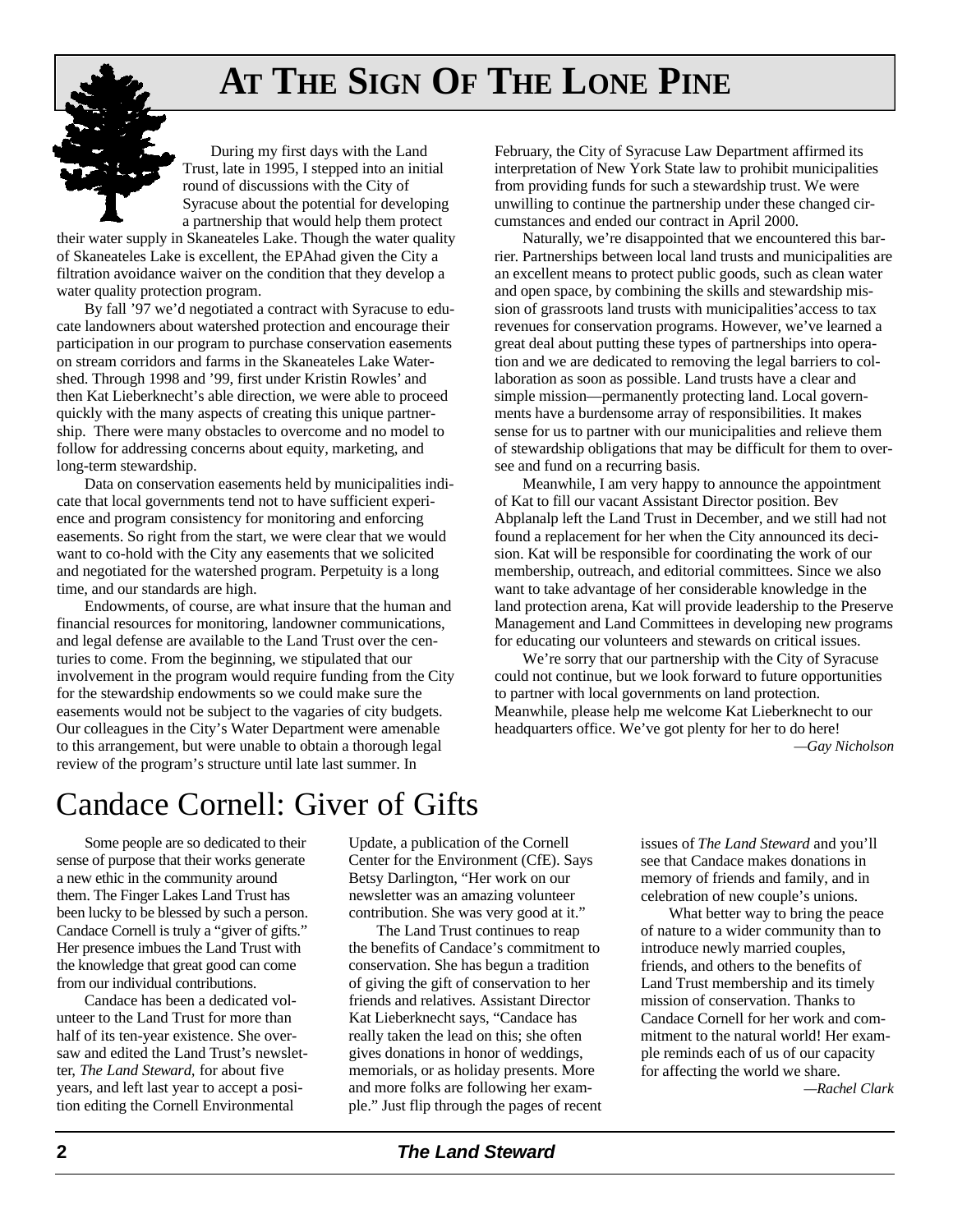# **THE ETHICS OF CONSERVATION**

## An Ethical Approach to Quality

*"No important change in ethics was ever accomplished without an internal change in our intellectual emphasis, lovalties, affections and convictions." —Aldo Leopold 1949*

As we watch the deterioration of the Finger Lakes Region, with its stunning lakes and the dramatic hills left behind by ancient glaciers, where lovely forests and vistas are being replaced by shopping malls, interstates, and poorly planned development, we must feel in our hearts a need for a change in our ethical perception of the community. Our sense of loyalty and affection toward our region must lead us to search for a better way to attend to its quality.

Chambers of Commerce may exhort us to be better stewards of our region because of the importance of tourism, the need to attract vacationers to the Finger Lakes. While that may be true in a very limited sense, there is a vastly better and perhaps more subtle reason for stewardship: this place is exquisitely beautiful; its diversity of life irreplaceable.

In 1989, a group of 17 citizens who shared a concern for quality decided to make a change, and to use the legal

device of conservation easements as a means of helping to maintain the beauty of the community. We decided to call ourselves the **"Finger Lakes Land Trust."** We obtained the status of a notfor-profit organization, and set out to protect significant places through two means: cooperative agreements with caring landowners, or outright acquisitions of nature preserves that we would own and steward. We shared a conviction that landowners who feel real love for their land can make a difference in the community through these fairly simple means that provide protection into the future.

Now, almost eleven years later, our membership has grown to exceed 1,100. We have secured conservation easements on 37 parcels of quality land. In addition we have been given or purchased 18 nature preserves. We have protected more than 4,000 acres of special places.

Our preserved areas include a wide gamut of mature forests, wetlands, steep moraines, lakeshores and areas rich in spring wildflowers, or nourishing rare or endangered species. We have one preserve which brags a waterfall of 140 feet in a deep gorge. We have another that is

set aside as a research facility for the study of chemical ecology. We have developed educational programs for half-a-dozen watersheds, and we offer



*Founding President A. Carl Leopold.*

nature education opportunities for schools throughout the region. And our progress is generated almost entirely by volunteers -- all of this work is done with only two full-time and one part-time staff persons.

Of the original 17 organizers, about half continue to be active participants in our programs a decade later. With the members, officers, and staff, we are motivated by the sense that our dedication to quality land-use in the Finger Lakes Region can make a difference. Through the **Finger Lakes Land Trust** we are promoting a change in ethical emphasis through our own loyalties, affections and convictions.

*—Carl Leopold*

## **LAND TRUST 101**

## The Real Dirt on Agricultural Conservation Easements

Imagine soaring over the Finger Lakes Region, gazing down at the earth below. Between narrow bands of blue water, the land reflects the cool green of forests, the bright greens and golds of farmland. This is the "working landscape"—land that is managed for income, whether timber from forests or crops from farms. Many communities now recognize how important this working landscape is to the character of our region. In response, land trusts and municipalities are beginning to use conservation easements to protect these

farms and managed forests.

Of the two types of protection, farmland protection has received most of the media and policy attention in the Finger Lakes. Now municipalities that have New York State Department of Agriculture and Markets-approved agricultural and farmland protection plans can qualify for grants to purchase development rights on farmland. Since its inception in 1996, this program has awarded \$27.5 million to farms chosen through a competitive process.

Agricultural conservation easements

are drafted to protect soil and other natural resources while allowing for the evolution of agriculture as an economic enterprise. They limit future uses of the land that are inconsistent with or damage the agricultural value or productivity of the land. Since agriculture is a rapidly evolving industry, agricultural easements are written more flexibly than other types of conservation easements.

Farmland protection can be compatible with many of the other conservation values that we seek to protect. A farmstead and its surrounding fields may pro-

*continued on page 7*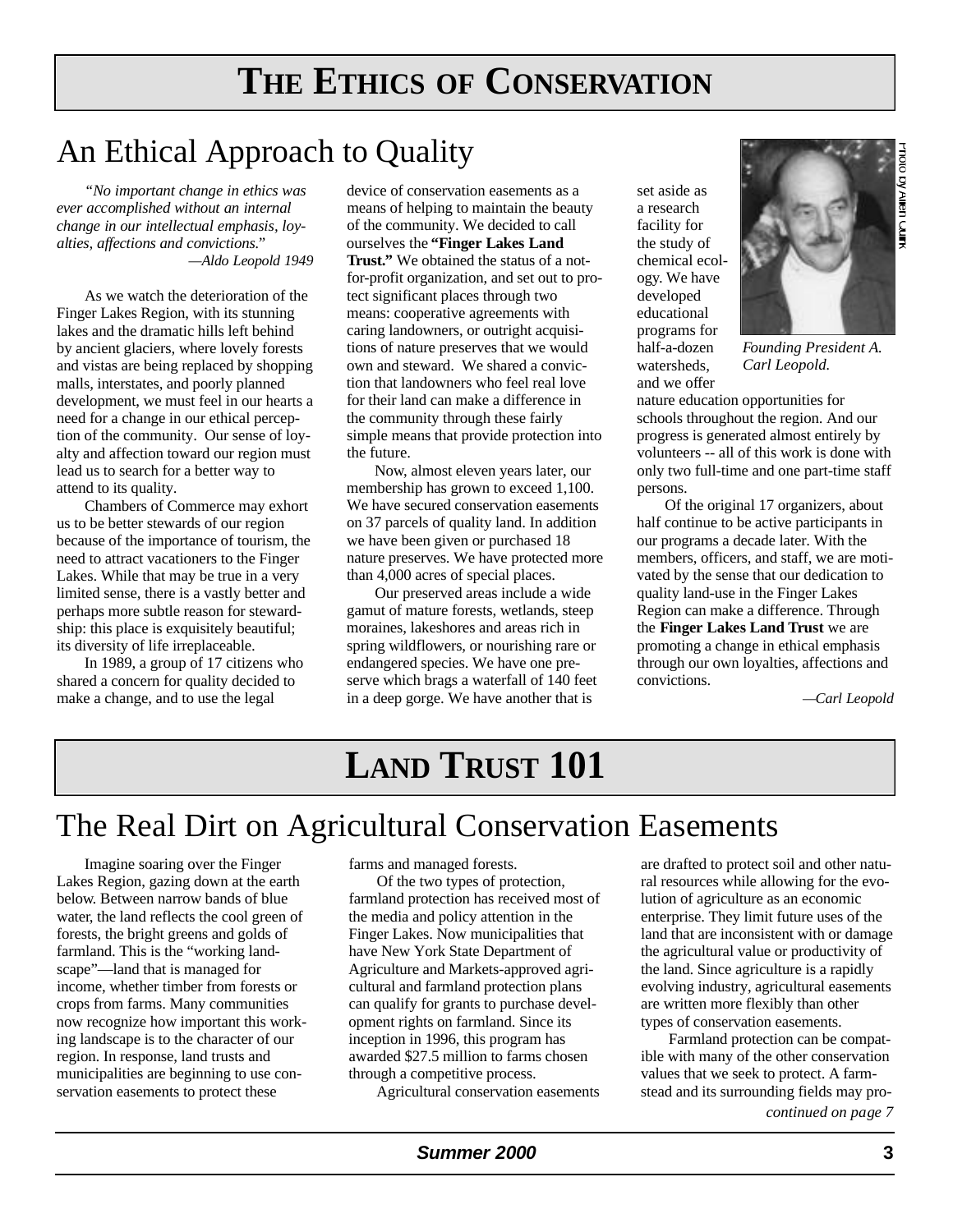#### Permanent Protection for More Land Along Six-Mile Creek

*continued from page 1*

cherry—all shading an inviting carpet of ferns and spring wildflowers. The forest hasn't been logged for decades, and even the old grapevines are truly majestic. The entire back portion of the property is rugged, wild, and beautiful.

Our deepest thanks on behalf of the Land Trust and the entire community to the Silsbees for their sense of stewardship and generosity of spirit!

#### *—Betsy Darlington*



*Bob and Ann Silsbee recently donated a conservation easement on their 55 acres of meadows and woods located along Six-Mile Creek.* 

#### A Permanent Home for Our Land Trust

*continued from page 1*

until we need them for additional staff. Also, once the mortgage is paid off, the apartment rentals would cover all building expenses so that we can have a "free" permanent headquarters office for the Land Trust. With burgeoning opportunities for land protection throughout the 12-county, 6000 square-mile Finger Lakes Region, workspace and sufficient staff are imperative needs. Satisfying these will lead directly to the next logical goal: hiring professional staff for our farflung chapters, to relieve the burden on our dedicated volunteers.

This handsome building in the De Witt Historical District was owned by Henry H. Westinghouse, inventor of the Westinghouse single-acting steam engine. After just two years at Cornell during the 1870s, Westinghouse joined his brother's business in Pittsburgh, taking with him Ithaca native Clara Saltmarsh as his bride. We don't know what brought this successful businessman and world traveler back to Ithaca at the age of 48. Perhaps his wife Clara's parents were elderly and in need of care. But, it may also have been a fondness for Ithaca and his role as a Cornell trustee that strengthened their Ithaca ties. Whatever their reasons were, the Westinghouses commissioned Clinton Vivian, a fine local architect credited with designing many of Ithaca's stately homes, to design and build a three-story double house on the corner lot inherited from the Saltmarshes. By 1906 they had left the property to their daughter, Catherine, who sold it in 1913. Since then, bankers, publishers, lawyers and even the city assessor have lived in the house. It was converted to a multi-unit in 1957.

We are a stewardship-based organization. Our mission is to protect lands in perpetuity across the Finger Lakes Region. In our search for a permanent home for our headquarters office, it seems significant that our needs may be filled through another act of stewardship

– leading the way for the preservation of this important element of the courthouse neighborhood.

The owners of the house have given us time to explore our options for purchasing the building—and everything looks copacetic. "Already, just by word of mouth, we've gotten over \$92,000 in pledges and donations towards our campaign goal of \$300,000," says Nicholson. "Our largest gift was from founding president Carl Leopold, and we've decided to call the building *The Leopold Center* in honor of both him and his father, Aldo Leopold. Carl has been such an important, guiding force in this organization. I know I was delighted to make my pledge for the Center in honor of him."

We are going to need the help of our members and supporters to complete the fundraising campaign for *The Leopold Center.* We want to carry a relatively small mortgage so that we only expend what we already pay in rent for the current office suite. We hope to win some grants for the historic renovation work needed, but it is the land trust community that we must turn to for covering much of the cost of acquisition. Your gift for this purpose will truly help to preserve land, as it will enable the Land Trust to focus on expanding our programs to protect the natural integrity of the Finger Lakes Region. In fact, solving our need for additional office space is the very first step we must take towards realization of our ambitious strategic plan over the next ten years.

We welcome contributions, large and small, to our *Leopold Center* Fund. Inside, you'll find an addressed envelope for your convenience. Please note on your donation that you want it to go toward *The Leopold Center.* If you prefer to make a pledge (payable over the two-year campaign) please call Gay Nicholson at 607-275-9487.

 $-Mary Woodsen$ 

### Wish List

*The new Leopold Center will have lots of "open space" to fill! We especially need the following items:* Filing cabinets • Large conference room table • Meeting chairs (18) • Desk • Computer work station • Desk chairs • Bookshelves • Small exhibit table • Computer scanner • Light-weight portable folding table, • Lopping shears, hedge clippers, pruners • Any of the following topographic maps: Bristol Springs, Campbell, Corning, Middlesex, Naples, Prattsburg, Pulteney

#### **The Land Steward**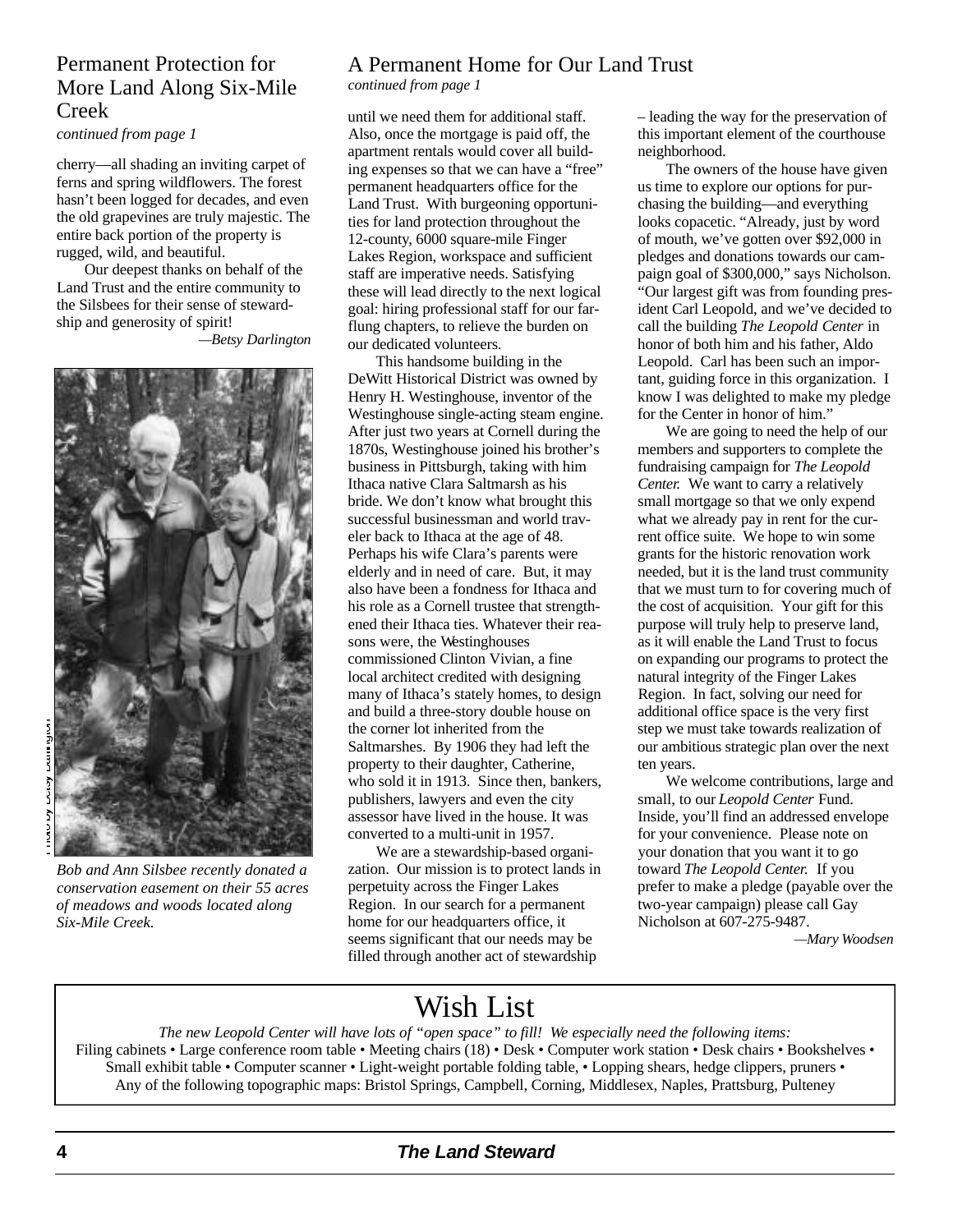# **AWARD-WINNING MEMBERS IN 2000**

## Conservationists of the Year: Meg Ewing, Sara Kersting, and Jim Kersting

At our May annual meeting we honored as Conservationists of the Year not one but three people whose lives have been forever altered by their commitment to the Land Trust, and whose contributions have shaped what is so far our most successful chapter organization. Meg Ewing, Sara Kersting, and Jim Kersting have risen from the ranks of previous ordinary people to become the leading lights of a chapter that was  $\overline{\mathscr{Z}}$ our first (1990) and has already accomplished four large conservation easements, conducted a Talks & Treks series since 1996, produced two beautiful brochures, and now boasts its own Wesley Hill Preserve.

I've seen them in action—Meg and Sara pitching the land trust cause to diverse groups as a highly complimentary duo, each of them remarkably articulate and knowledgeable. Jim has given up innumerable weekends talking to



*Conservationists of the Year Meg Ewing, left, and Sara Kersting, right, share a laugh with Executive Director Gay Nicholson. Jim Kersting (not pictured) was also honored.*

landowners and preserve stewards with great patience and warmth. Both Meg and Jim have already served on the Land Trust Board, which means Sara better watch her mailbox. Meg, by education a landscape architect, has also demonstrated

artistic flair and great presentation skills in her productions of shirts, hats, and posters advertising previous Talks & Treks—all while dashing off several more children and perennially remodeling her house. And somehow Sara and Jim work full-time at the Rochester Institute of Technology's National Technical Institute for the Deaf. You can pick them out in a crowd as that tall good-looking couple who talk to each other across whole rooms with their hands.

Jim, Sara, and Meg have found within themselves talents they probably weren't aware of, and in the process of espousing the cause of land preservation, have directly shaped the well-fledged

Western Lakes Chapter. Jim has even been heard to say that he hopes to retire early in order to work full-time on behalf of land trust issues. Thanks, guys.

*— I rene Szabo*

## Volunteer of the Year: Merry Jo Bauer

It was a bright day for the Land Trust when Merry Jo Bauer walked into the office and offered her services. She was responding to an appeal in *The Land Steward* for volunteers, and brought with her 32 years of experience as an elementary school teacher, a passion for politics, and an amazing capacity for getting things done.

"She's been a life-saver for the Land Trust," says Executive Director Gay Nicholson, referring to the way Merry Jo came to the rescue when the clerical "machinery of membership" was in trouble. Ashortage of work-study students who send out renewal notices and new member packets, and assist with compiling 'thank yous,'had caused the work to fall behind. Merry Jo took over these essential tasks until the machinery was up to speed again.

"Merry Jo is a godsend," says Office

Manager Susan Hurwitz. "Whatever needs doing, she steps in and takes responsibility for it." Assistant Director Kat Lieberknecht concurs. "Every time Merry Jo walks into the Land Trust office we breathe a collective sigh of relief. She's so capable and organized, willing to take on any task and fill every empty space."

One such empty space was the longfelt need to keep our members politically informed on environmental issues. Merry Jo responded by creating "Legislative News," now a regular feature in *The* Land Steward. "Legislative News" summarizes environmental bills currently before the legislatures in Washington and Albany. To fill other empty spaces, she has become the steward of the new Silsbee conservation easement, and spoke recently to an Earth Day assembly of five-year-olds at McGraw Elementary School in Cortland County.



*Assistant Director Kat Lieberknecht presents Merry Jo Bauer with the Year 2000 Volunteer of the Year Award.*

"Our entire organization is in Merry Jo's debt," says Gay Nicholson. It is our Land Trust's pleasure to acknowledge that debt and to say thank you to Merry Jo Bauer by naming her Volunteer of the Year.

*— E d w a rd Ormondro y d*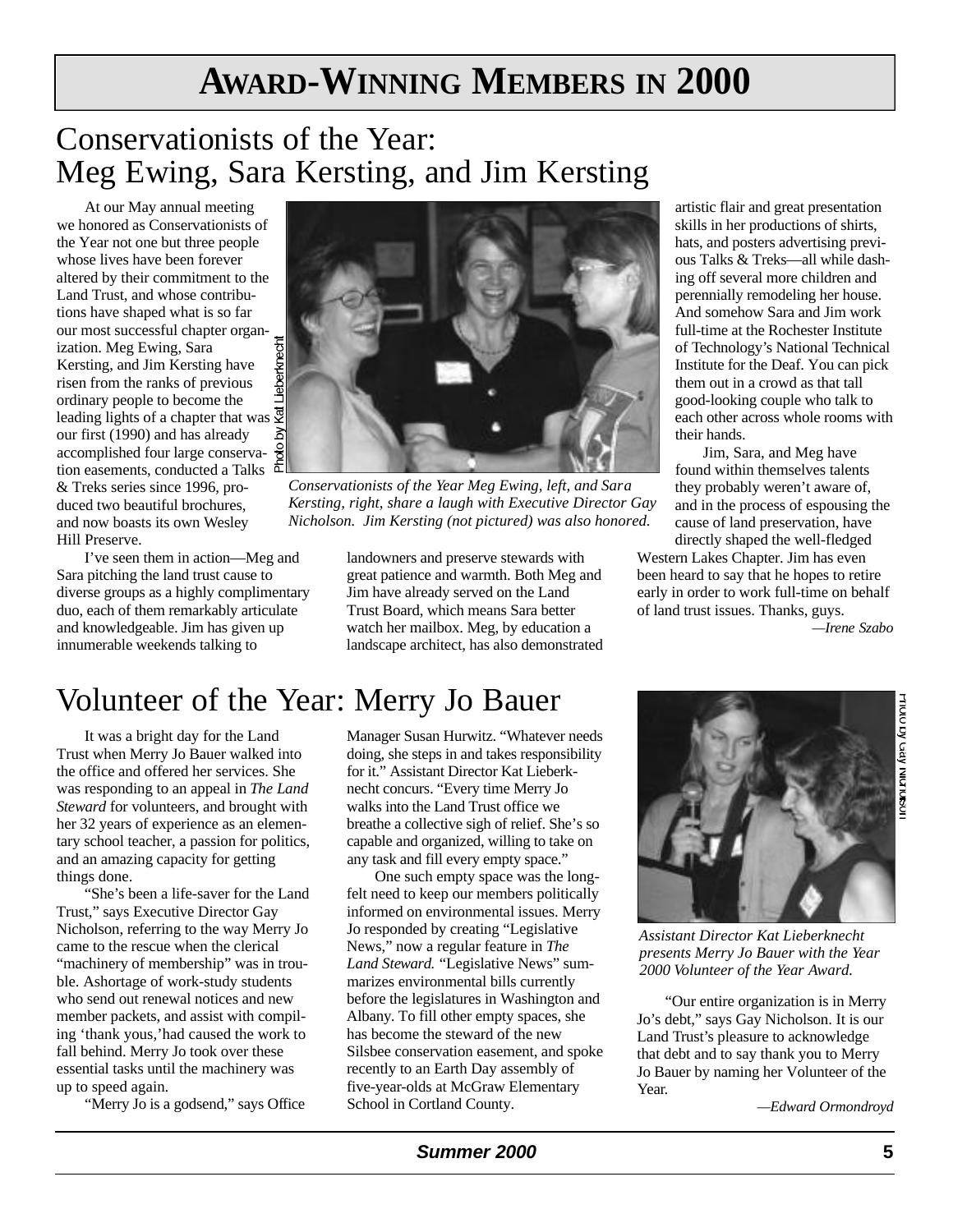# **SHARING OUR MISSION**



*Ora Lee Long, Gabrielle Long, Kat Lieberknecht, Betsy Darlington and Judy Pierpont at the Wesley Hill Preserve.*

*A.J. North, Steve Sierigk and Becky Bosch crossing the Cayuga Inlet at the Lindsay-Parsons Biodiversity Preserve.*



*Ted Hullar (left) and George Ewing (right) share a thought while hiking at the Wesley Hill Preserve.*



*Kris Scholl and Bill Hecht join a standing ovation to Executive Director Gay Nicholson at the annual meeting luncheon.*



Photo by Betsy Darlington



*Terry Blunt, Director of the Connecticut Valley Action Program, shares his experiences in protecting rural landscapes with attendees at the Land Trust's annual meeting.*

**6 The Land Steward**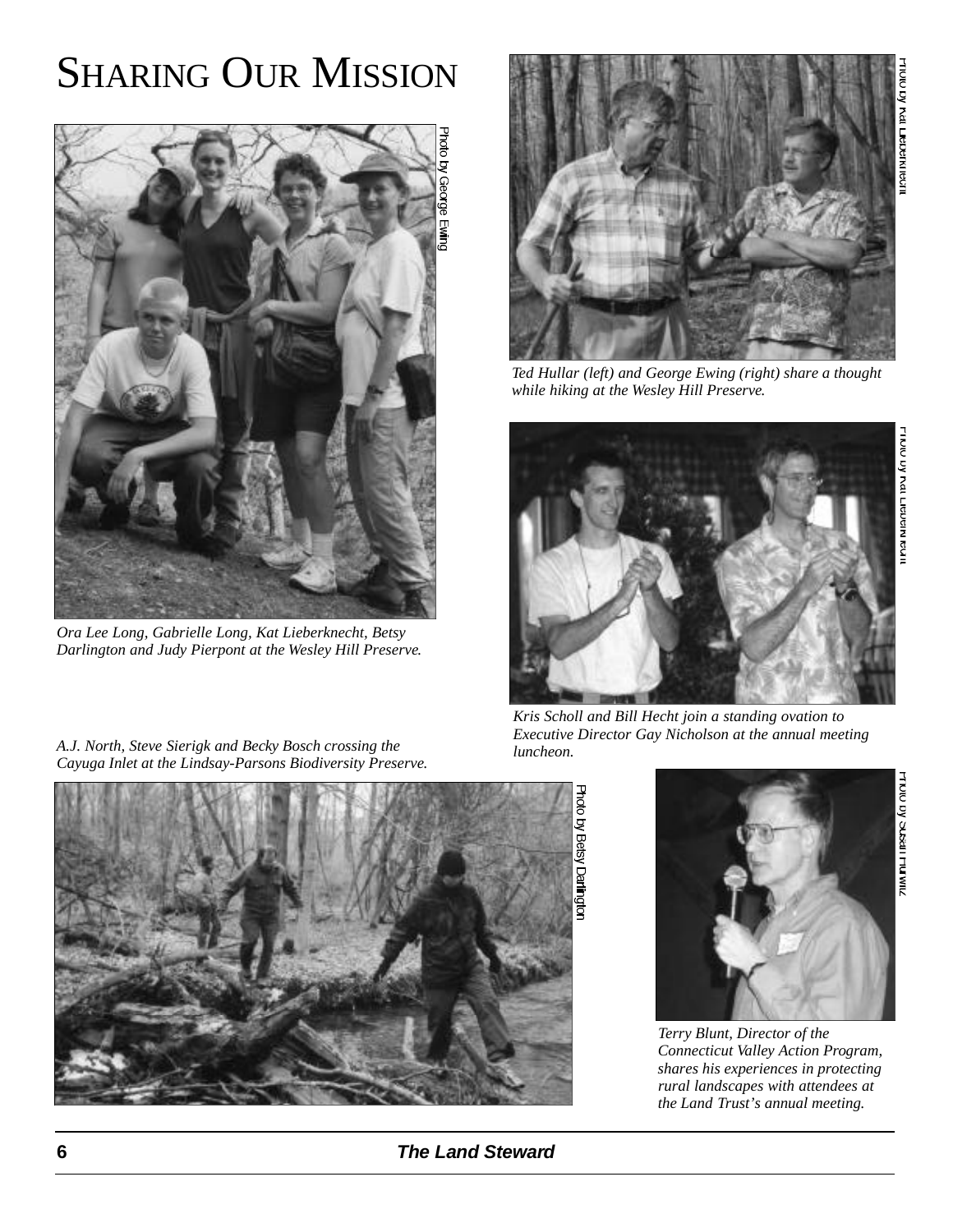#### The Real Dirt on Agricultural Conservation Easements

*continued from page 3*

vide scenic beauty and a large area of contiguous green space, as well as prime cropland. Fencerows, crop rotations and modified mowing regimes may provide valuable wildlife habitat along with productive farmland. And—with the use of best management practices—agriculture may be less detrimental to water quality than some other types of land use.

But it's important to recognize that a single conservation easement cannot protect everything. In fact, a conservation easement with a very specific purpose may actually impede other conservation goals. For example, an easement designed to protect grassland bird habitat may use mowing or burning to maintain open field habitat, thereby restricting the return of woodland plants and animals. Along similar lines, an agricultural easement may allow activities that are necessary for the continued economic viability of a farm, but that may not be scenic. Industrial-style metal sheds lack the idyllic charm of red dairy barns, yet agricultural easements can't be designed to pickle a landscape.

At this time the Finger Lakes Land Trust doesn't hold any true agricultural easements— that is, easements that are primarily focused on protecting soil quality and quantity. We do hold easements on five properties that can be used for commercial agriculture. These easements protect habitat and open space; agriculture is allowed if it doesn't substantially impede these two primary conservation goals.

As more communities recognize the importance of protecting the working landscape, and as the statewide farmland protection program gains strength, we have an opportunity to take a leadership role in the growth of agricultural conservation easements in the Finger Lakes Region. Our participation may range from providing advice to communities as they design a farmland protection plan to mediating between farmers and municipalities to holding and stewarding these easements.

True conservation depends upon how well we integrate the protection of our landscape's natural integrity with our human community's economic viability. Of course, agricultural conservation easements are not an economic or ecological panacea. But the growing popularity of farmland protection will strengthen our voice in land use discussions throughout the Finger Lakes Region.



*Gordon Nesbitt (right) chats with Land Trust volunteer Joel Gagnon. The Nesbitts donated a conservation easement on their 300-acre farm to the Land Trust in 1993.* 

*—Kat Lieberknech t*

## Bequest of Land Will Expand Wesley Hill Preserve



*Chris White weaves a tale at the Frosttown Walk last summer, one of the Honeoye Lake Watershed Talks 'N Treks.* 

Warm accolades to Chris White, founding Western Lakes Chapter member! Chris has bequeathed nineteen acres on Wesley Hill Road in Richmond, overlooking Honeoye Lake—because, as he says, "It connects very closely to our new Wesley Hill Preserve and would make a nice addition."

Indeed! This wooded piece is one property away from our northern boundary, and the owner of the intervening 30 acres is keen on selling his piece of woodland. Together, the three properties would complete the western boundary of the Monroe County Humane Society's Anna V. Brown Wildlife Refuge—and, between them, provide protection to 400 contiguous acres between Gulick Road and Wesley Road.

Our long-term vision sets the Wesley Hill Preserve as the cornerstone of a greater Briggs Gully conservation area, ultimately linking the Cumming Nature Center at the headwaters of Briggs Gully to the lakeshore, across the inlet's wetlands and westward to the state-owned Harriet Hollister Spencer Park. With Chris White's bequest, less than one year after the acquisition of Wesley Hill, that goal seems more within our reach.

Chris acquired his parcel of woods about a decade ago, intending to build his house there. Before he could begin, though, a house on Gulick Road became available. Preferring to keep the Wesley Road land undeveloped, with its rich variety of plant and bird life (including wild turkeys and woodcocks), Chris moved to Gulick Road instead.

We are grateful that Chris has demonstrated his love for this region, not to mention his faith in the Land Trust, by making this bequest! This is a wonderful legacy, one that we hope will motivate others to plan years ahead for the future stewardship of their beloved land.

*— M eg Ewing*

**Summer 2000 7**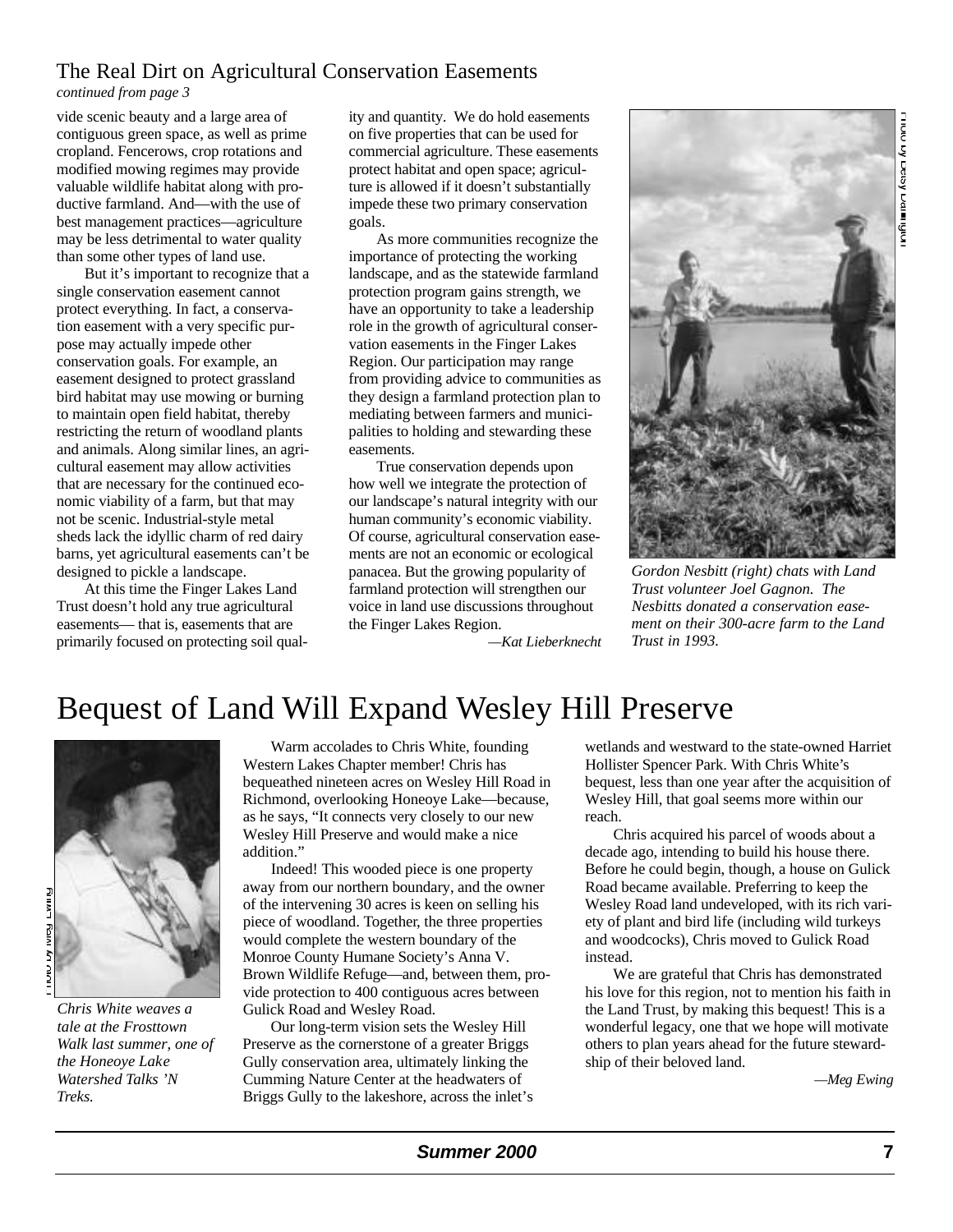# **CHAPTER REPORTS**

### Keuka Chapter

An ancient Seneca Indian worshiping ground was the Keuka Chapter's first site visit, on March 29, 2000. The Big Gully and The Trail of the Lonesome Pine, owned by Don Jud of Jud's Stonehouse Nursery, Penn Yan, is an awesome 164 acres of majestic waterfalls, woods and fields, located in the town of Jerusalem. Besides its inherent beauty, The Big Gully is an important watershed for Keuka Lake. Don's goal is to preserve this land with a permanent conservation easement. Thanks to members Lisa Saether and Susan Black for helping with the site visit.

The Yates County Planning Board has received a grant to begin protecting scenic vistas of Yates County. Our Land Trust will be working with the Planning Board's Scenic Vista committee to implement the grant which hopefully will form the baseline for scenic vista preservation. This project is the brainchild of Keuka Chapter member and Planning Board member Phil Whitman. Phil wrote the grant and is organizing the project. Thank you, Phil!!

The Keuka Chapter welcomes new members and volunteers.  $-Debbie Koop$ 

### Skaneateles Chapter

The Skaneateles Chapter is pleased and excited to offer the first spring/summer season of public access to the Bahar Nature Preserve. We encourage you to explore this woodland treasure within the Bear Swamp Creek ravine and make sure to stop for a look at scenic Carpenter Falls.

Join the Chapter Saturday July 8th, 9am-Noon for a morning work party at High Vista Nature Preserve. Trail maintenance, sign replacement and junk removal are needed. This is a great chance to meet fellow members and visit a fine natural area at the southeast end of Skaneateles Lake.

For brochures on the preserves or other Chapter information call 315-497-3066.

*—Kris Sch o l l*

### Western Lakes Chapter

Our goal of \$100,000 for acquisition and stewardship of the Wesley Hill Preserve is nearly 75% complete as of May 1. This is exciting news, made all the more exciting by Chris White's bequest of land near the Preserve (see page 7). But we have only until the end of June to take advantage of the 1-for-2 challenge offered by our anonymous donor and reach our goal. This means that we need raise only \$17,000 to receive the remaining \$8,500. We're counting on the support of our membership to make this campaign a resounding success. Please send your taxdeductible donation to the Land Trust office today, earmarked for Wesley Hill.

The Summer Talks & Treks season is underway with two (yes, that's right!) series scheduled, thanks to our swelling ranks of volunteers and a partnership with the Canandaigua Lake Watershed Task Force (CLWTF). Schedules are included in this newsletter.

Our new volunteers, Nannie and Curt Nehring Bliss and Mark and Joy House, took on the formidable task of planning in two short months—a fundraiser for Wesley Hill Preserve. The Artistic Roots Celebration with poetry and music at the Bristol Playhouse in Naples attracted over 70 enthusiastic participants, bringing in new members and donations alike.

For the first time, we are partnering with local organizations to sponsor events and activities. In addition to co-sponsoring the Canandaigua Lakes Watershed Talks & Treks with CLWTF, we joined with CLWTF, Canandaigua Lake Pure Waters, and Ontario Pathways to haul trash and debris from Atwater Meadow in honor of Earth Day. Naturally, we were pleased to have Canandaigua Mayor Ellen Polimeni working with us at this cityowned lakefront property.

Welcome to our new volunteers! Have we told you how much we like having you with us?

*— M eg Ewing*

## Student Helpers

Holly Gosse has been a member of our Finance Committee for 2 years as well as our Conservation Easement Stewardship Coordinator for 2 years. She also took on the duties of Membership Coordinator this past semester—for which we are very grateful. Holly is a graduate student at Cornell's Johnson School of Management. She received her MBAthis May and will complete her MPAthis August—and she already has a job waiting for her at the accounting firm of Deloitte and Touche. Good luck, Holly.

Franco Ardito is a work-study student who has been with us since February as Special Events Coordinator. Franco is a junior at Ithaca College majoring in TV/Radio, with an emphasis in video production. This coming fall, he will be in Los Angeles doing a video production internship. Our fingers are crossed that he'll return.

Emily Eisman is a volunteer who has been donating her time for the past year with such tasks as sending out membership mailings and copying. She is a junior at Cornell University in the School of Agriculture. Thank you for your continued help, Emily.





Susan Hurwitz

No opu<sub>r</sub>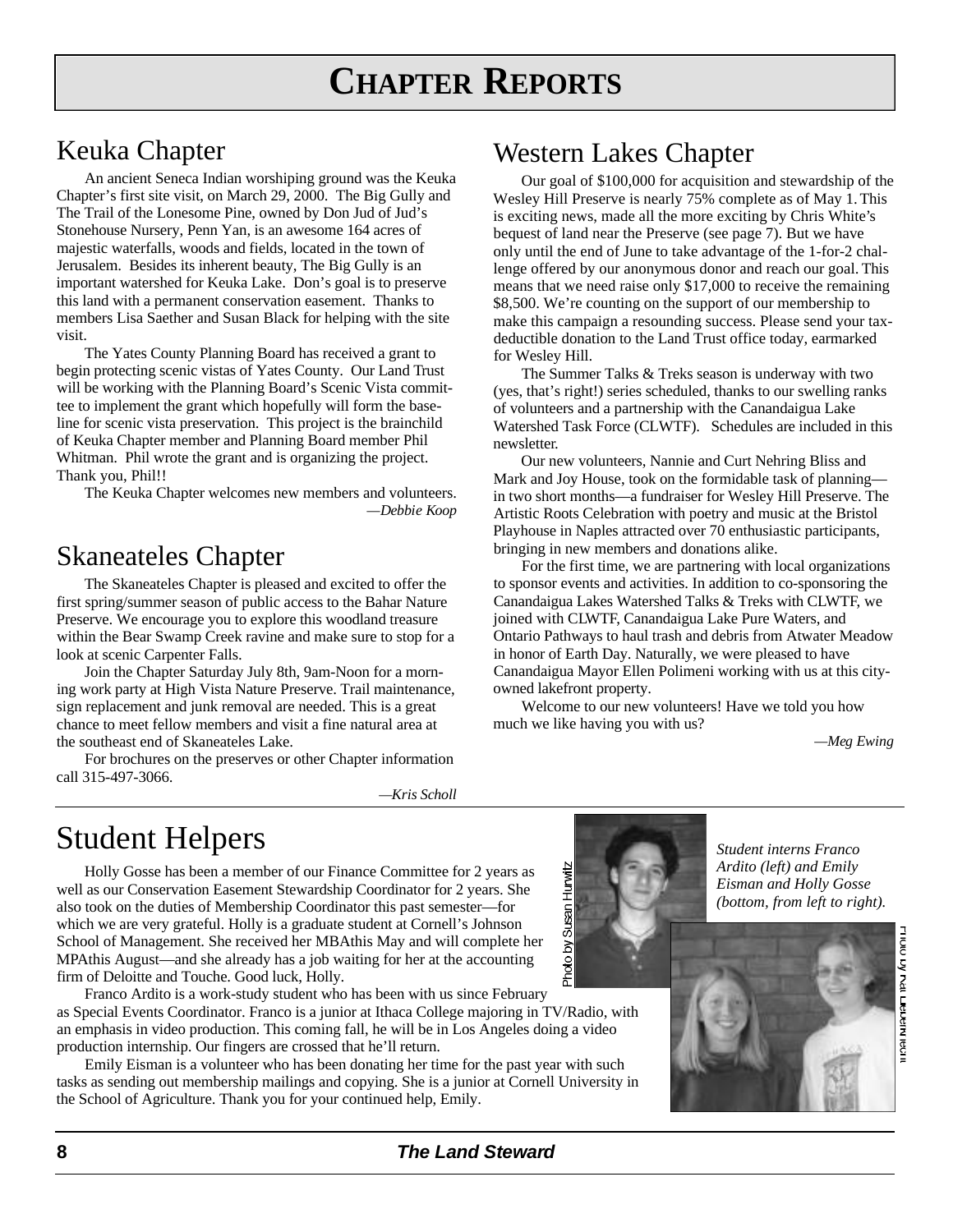# **NATURE PRESERVE UPDATE**

## Amphibian Antics at the Stevenson Preserve

It was a dark and stormy night... at least, that was the forecast ("100% chance of rain... heavy at times..."). In the cool of early spring a forecast like this can mean just one thing: spotted and Jefferson salamanders are on the move from their forest hideaways for a brief return to the ponds of their birth. I called up various hard-core amphibiophiles, and we headed out to the Stevenson Preserve.

Clad in rain gear and armed with flashlights, we set off through the woods toward the preserve's trio of small shallow ponds. As we approached our stakeout spot at the west-most pond, we spied a robust Jefferson salamander clad in cryptic blue-gray crawling down the slope toward the water. We gently held it up for a really good look. At nearly 8" long, spotted and Jefferson salamanders are large, beefy creatures—at least compared to redbacks and spotted newts. In the pond itself, we saw only one or two more Jeffersons, although my husband and I had seen about a dozen in that same spot just two days before. But we did see a *lot* of spotted salamanders and wood frogs.

The elegant spotteds, black with bold gold spots, were swimming around mostly singly or in twos, but we saw a few clumps of several each, gracefully twisting and turning together. We surmised that the biggest, fattest ones were females and the lean, quick-moving ones were males, as is generally the case with amphibians.

Males had deposited white spermatophores on dead leaves at the pond's bottom. The male places seminal fluid, intended for pick-up by the females, on the very top. We dragged out one leaf to get a better look. To our surprise, the white, irregularly shaped pedestal was perched on a small, clear gelatinous glob that glued the white part to the leaf. The whole affair was maybe a centimeter high.

Fascinating as the salamanders were, it was the wood frogs that stole the show. After we had settled down and the rain had become a steady downpour, they

began popping to the surface, first looking dead as they floated on their tummies. But soon they got frisky, scooting about by themselves or in hot pursuit of another. Several bold, revved-up souls began their duck-like cackle, and soon a wonderful clackety chorus echoed all around us. Our flashlights and talking seemed not to affect them at all. Maybe we were drowned out by the splash-splatting of the rain; maybe they thought the lights were many moons. Or maybe they were too preoccupied with their main mission at this time of year: breeding.

Several nights later we were back again. We found many more spotted salamanders, some in congregations having at least 10 or 12 individuals in them, maybe more—but darned hard to count as they twirled in and out, frequently disappearing beneath leaves in the shallow water. Once past breeding season, salamanders are languid swimmers.

Our most unlikely observations involved a couple of weird salamanderfrog interactions. First, a salamander and frog bumped into each other, and the frog tried to swallow the salamander, head first. They remained in limbo for a surprisingly long time, head in frog's mouth, before the frog realized that the salamander was *way* too big to devour. At last it released the salamander and they swam o ff in opposite directions.

Abit later, another confused frog mounted a salamander that happened to be swimming past underneath it, presum-



*A preserve visitor has a close encounter with a spotted salamander.*

ably assuming it was a lovely lady frog. It grabbed hold of the salamander with its front legs and held tight, the salamander's head extending out under and beyond the frog's. We watched them for a long time and they remained like that till we departed, the frog probably wasting sperm right and left. The salamander didn't struggle to escape. Who knowsperhaps next year we'll find lots of goldspotted frogs!

The temperature was mild when we began, but we could feel it dropping. Besides, it was getting late. Still, it was hard to leave. Few experiences rival sitting in the dark by a pond, the early spring rain pouring down, watching frogs and salamanders and listening to the music of the forest.

*—Betsy Darlington*

## *Louisiana water thrush*

*Brown-streaked breast Body bobbing, patrolling Woodland stream edges* 

*Pointy bill jabs tiny creatures Who turn into graceful bird Of ro cky stream gorge s*

*wade in the water bird. head cocked to spy insects at the water's edge*

*clicking its call repeating as it forage s watery edge s*

*—Becca Harber*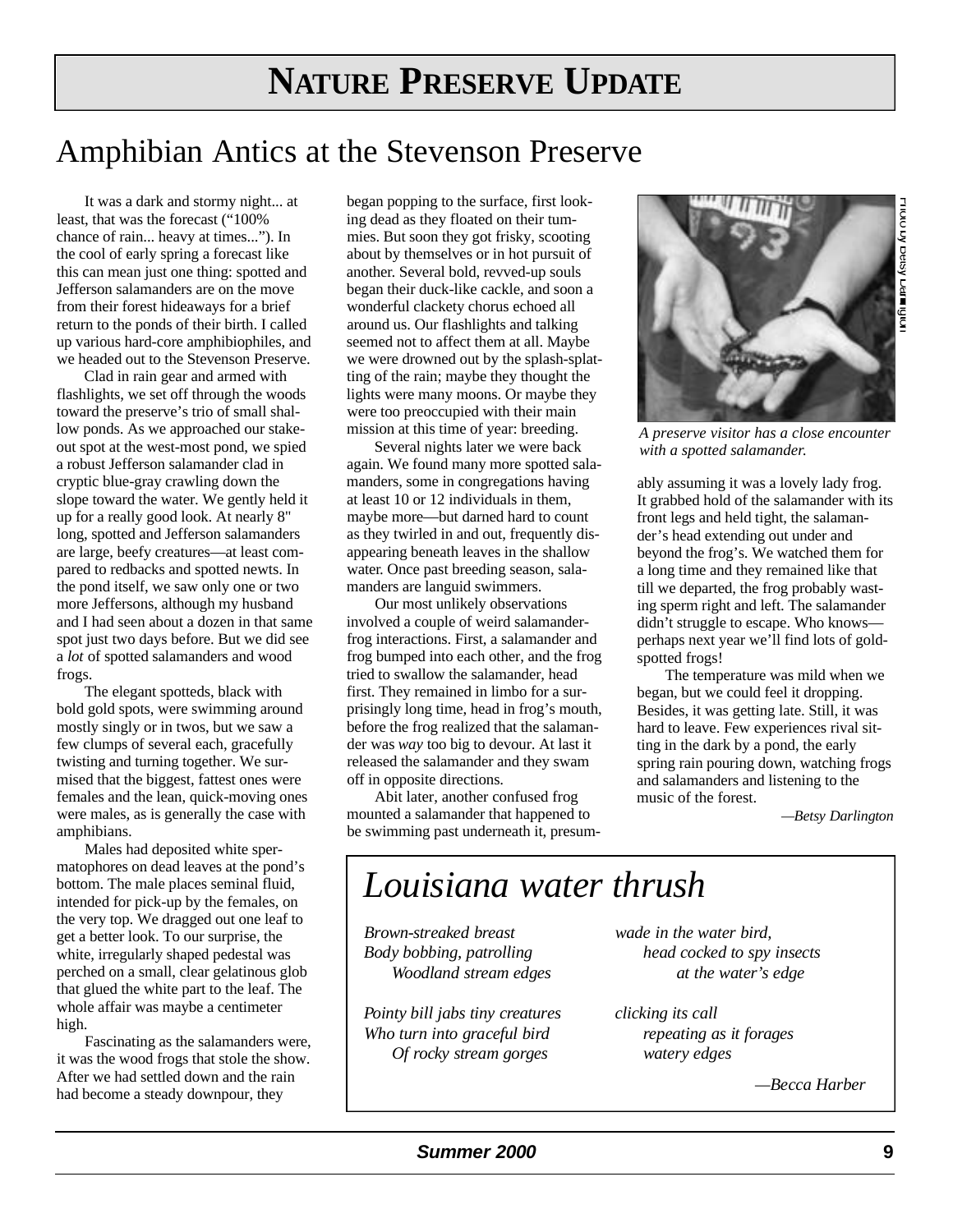# **BUSINESS PARTNER PROFILE**

### Canandaigua Nature Company

"Canandaigua Nature Company, Finger Lakes Most Unique Gift Shop," the sign says, pointing the way down Niagara Street. "Something for Everyone." Any suspicions you may entertain about these claims start to dissolve as soon as you see the store. After all, Canandaigua Nature Company is housed in a firehouse that dates from 1874.

Inside, some of the building's history is still evident, but you probably won't notice. You will be much too distracted by the store's assortment of "something for everyone." Kim Wheaton runs the store with plenty of help from her husband, David. "When we bought the store in 1998 it was only on this side of the building," Kim explains indicating one of the firehouse's two *rounded by their store's assortment of* bays. "We specialized just in bird feeders and *nature gifts and wild bird supplies.*  feed, then."



*Kim and David Wheaton, co-owners of the Canandaigua Nature Company, sur-*

Though they still carry a complete line of bird products, two years and a lot of effort have greatly expanded the business in size and scope. Canandaigua Nature Company's product line now includes a wide selection of nature-oriented gifts and outdoor and garden decorations.

Not only have they doubled their on-site retail space, they now sell at three additional locations. On Thursdays you can find the Wheatons at the Hanna Junction Farmer & Craft Market. Saturdays they offer their wares at the Windmill in Penn Yan. And, in keeping with the times, they are also as close as your nearest internet access at www.cnature.com. "We only have two hundred products on the web right now," David says, "but we hope to have over a thousand by the end of the year."

Nonetheless, it is the firehouse at 13 Niagara Street in Canandaigua that is the soul of Kim and David's business. Only there can you choose from their full array of products. Whether you are looking for nature gifts or garden gargoyles; binoculars, bird feed, or bat houses; or, most likely of all, surprising yourself with something you haven't even thought of yet, visit Kim and David Wheaton at the Canandaigua Nature Company. They support the Land Trust by offering a 10% discount on their merchandise to our members. *—Allen Quirk*

## Volunteer Opportunities

*A volunteer to do—or help with—our newsletter layout. A volunteer to answer phones during the weekday afternoons. Volunteers to help with office tasks. A volunteer with professional design skills to help us create new displays.* A volunteer with writing skills to update our brochures. Please call (607) 275-9487 for more information.

#### **NEED THE PERFECT GIFT for your land-loving friends?**

Check out our really *neat* Land Trust hats (baseball style) for a minimum donation of \$16, our beautiful Land Trust T-shirts & wonderfully comfortable Leopold benches! **Gift memberships or donations to the Land Trust make the perfect gift for those who crave nothing but more protected land!**



*We are deeply grateful for the donations given to the Land Trust:* 

In memory of Dr. J. Edward Gilda from Dr. & Mrs. Kirby M. Milton



## Land For Sale

**HEMLOCK LAKE:** conservationminded buyer wanted. 40+ acres, spectacular views overlooking Hemlock Lake, abundant wildlife; adjoins100 acres that will be protected by conservation easement. Terms available. Call (716) 346-0582.

**A BUTTING FINGER LAKES NATIONAL FOREST: 40-acre** parcel on Chicken Coop Hill Rd., with conservation easement. 15-acre woodlot, sweeping views, gently sloping fields. Trumansburg School District. Call (607) 387-8080.

#### INVASIVE CUISINE

### **Geo Kloppel's Garlic Mustard Delight**

*It's a bit late to make this recipe this year, so clip and save for next season!* 

Several bunches of garlic mustard tops (unopened flower heads & upper leaves, about 2" of the stem) Red bell pepper Onion **Garlic** Olive Oil

Slowly sauté onions, red pepper, and garlic in olive oil under a cover until very tender and sweet. Add the tops of the garlic mustard. Replace the lid and steam them over the pepper and onion mix until wilted. Serve over pasta with fresh Parmesan.

#### **1 0 The Land Stew a rd**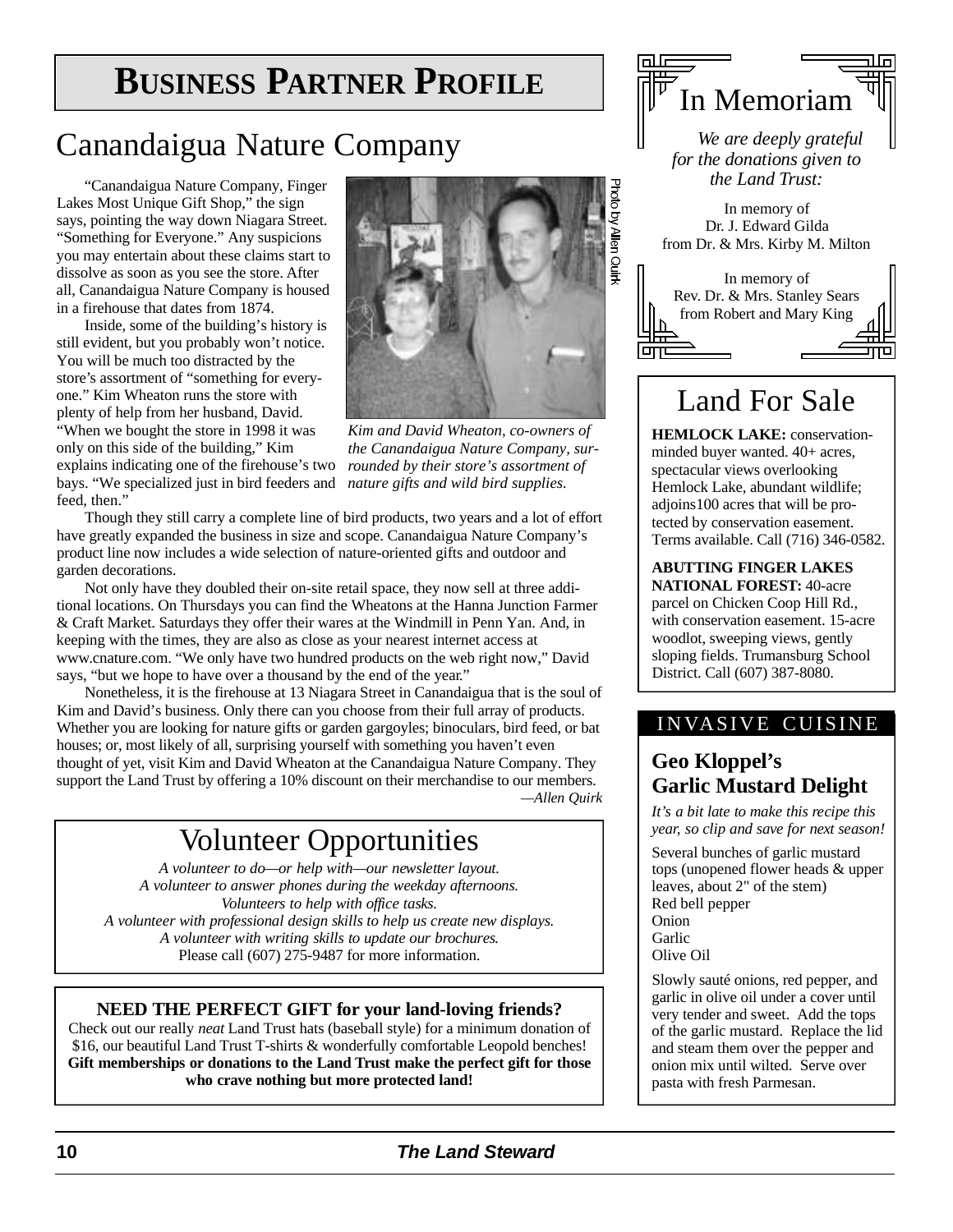

### Garlic Mustard

Just as the Lindsay-Parsons Biodiversity Preserve is a microcosm of the Earth's natural world, so too, is it a place where you can see the impacts of unwelcome, outside forces. Lindsay-Parsons is home to a wonderful array of native plant, insect, animal, and fungal life--but it has also become the adoptive home of some non-native invaders. Garlic mustard *(Alliaria officinalis)* is one of these. And it is a threat to the preserve's integrity.

Garlic mustard is a biennial plant that spends its first year as an over-wintering rosette; during the second it shoots up white flowers, with as many as ten thousand seeds. It was first recorded in Long Island in 1869, but is now regularly seen as far west as Nebraska and Minnesota and has even been reported in Washington, Oregon, and British Columbia. Its southern range extends to Georgia. According to Dr. Bernd Blossey, a researcher at Cornell University, the

*Trillium (inset) is just one of our native wildflowers that is being overwhelmed by the non-native invasive garlic mustard (background).* 

plant's spread occurred even faster than what has been estimated for purple loosestrife--another invasive non-native. Blossey spends much of his time working on biological control of non-native plant species. In fact, his work has led to some major success controlling the wildfire-like spread of loosestrife. But unlike loosestrife, whose invasive characteristics are well understood, Blossey says it's not yet clear why garlic mustard is so successful.

"It's a biennial, with many fewer seeds than the perennial loosestrife. Yet it's really good at colonizing biodiversity hotspots," says Blossey. "You find it right in there with native plants and spring ephemerals like Trillium species, Trout Lilies, and Toothworts."

The Land Trust is already working to reduce the impact of garlic mustard at Lindsay-Parsons. "There is a huge amount of it there," says Betsy Darlington. "So we're focusing on one small, pristine area with lots of lovely

native flowers." Since garlic mustard bullies its way into native plant hotspots, it's vital to keep it at bay in places where rare natives flourish. Last spring, we started our control efforts and had volunteers go out while the garlic mustard was flowering and manually pull up or break off the flowering shoots. Says Darlington, "We'll go back and do this again each spring. We'll probably have to do it for many years because there's a good seed bank out there and more is likely to move in from elsewhere."

The white flowers were popping out everywhere along forest edges this spring. Put the leaves in your salad for a garlicky flavor, or turn them into pesto. You'll get tasty pesto and a hefty dose of vitamin C—but eating it isn't going to control it. There's just too much. In fact, the plant is listed as one of the top twenty invasive plant species in New York State. *— R a chel Clark*